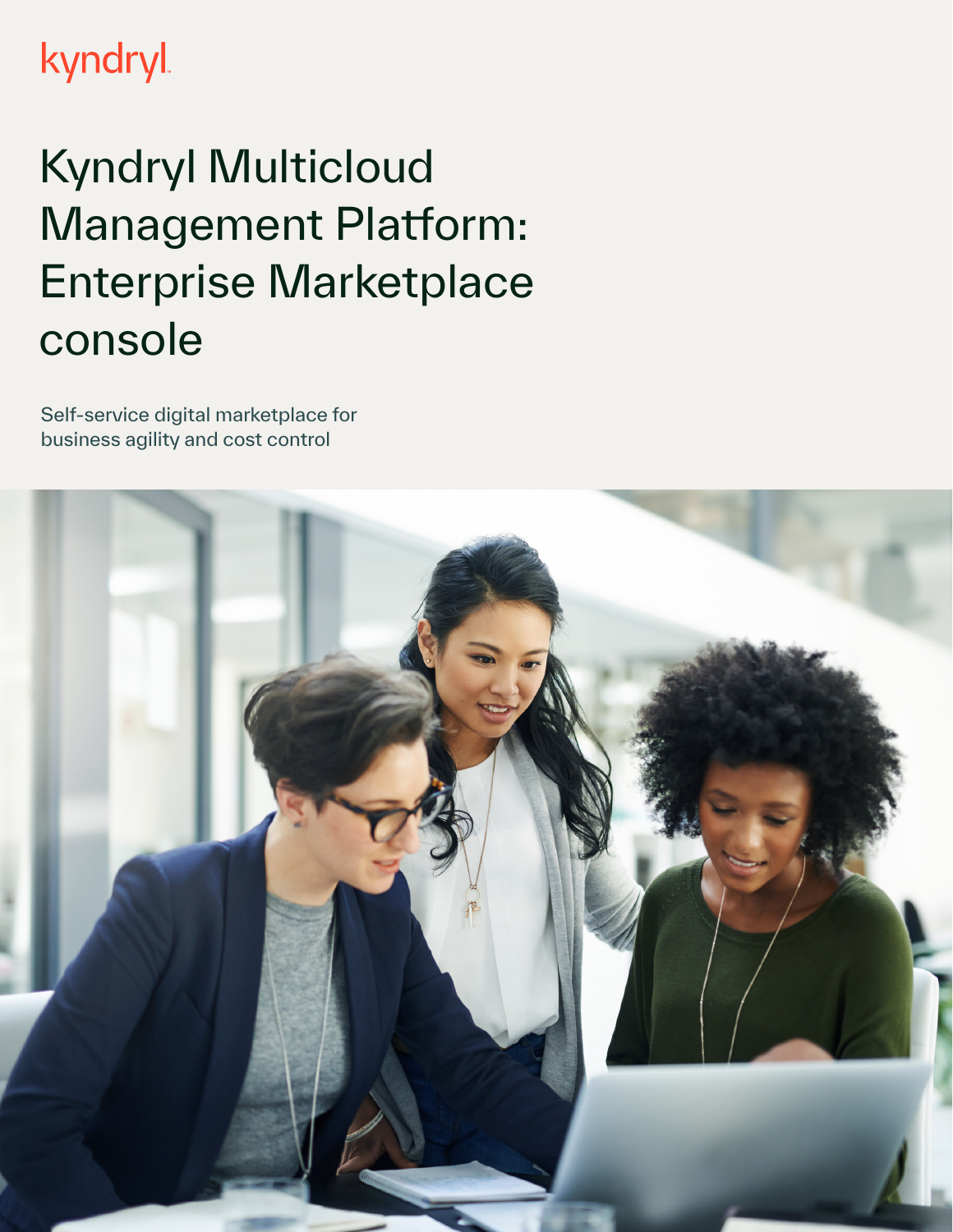### Contents 2



### **Summary**

Multicloud adoption is critical for organizations to maintain competitive advantage and foster innovation.Yet, as enterprises migrate workloads to hybrid IT environments, there's a business need to balance self-service access to services with more IT control. According to a recent IBM Market Development & Insights (MD&I) report, 42% of IT leaders surveyed prioritized one-application access to multicloud services for portability and flexibility.<sup>1</sup>

access to hybrid IT environments through one system, How does a unified platform help enterprises simplify IT management? By providing security-rich, standardized organizations can reduce complexity and risk, including shadow IT and vendor lock-in.

and govern digital services across clouds and data centers. The Kyndryl™ Multicloud Management Platform (MCMP) scales with your business and provides an open, security-rich experience to help maximize ROI. By using its four self-service, persona-based consoles, teams can consume, deploy, optimize The Kyndryl MCM Platform: Enterprise Marketplace console specifically provides organizations with procurement and operations oversight, and access to multivendor cloud services in one ecommerce-like platform.



42% of IT leaders surveyed prioritized one-application access to multicloud services for portability and flexibility.<sup>1</sup>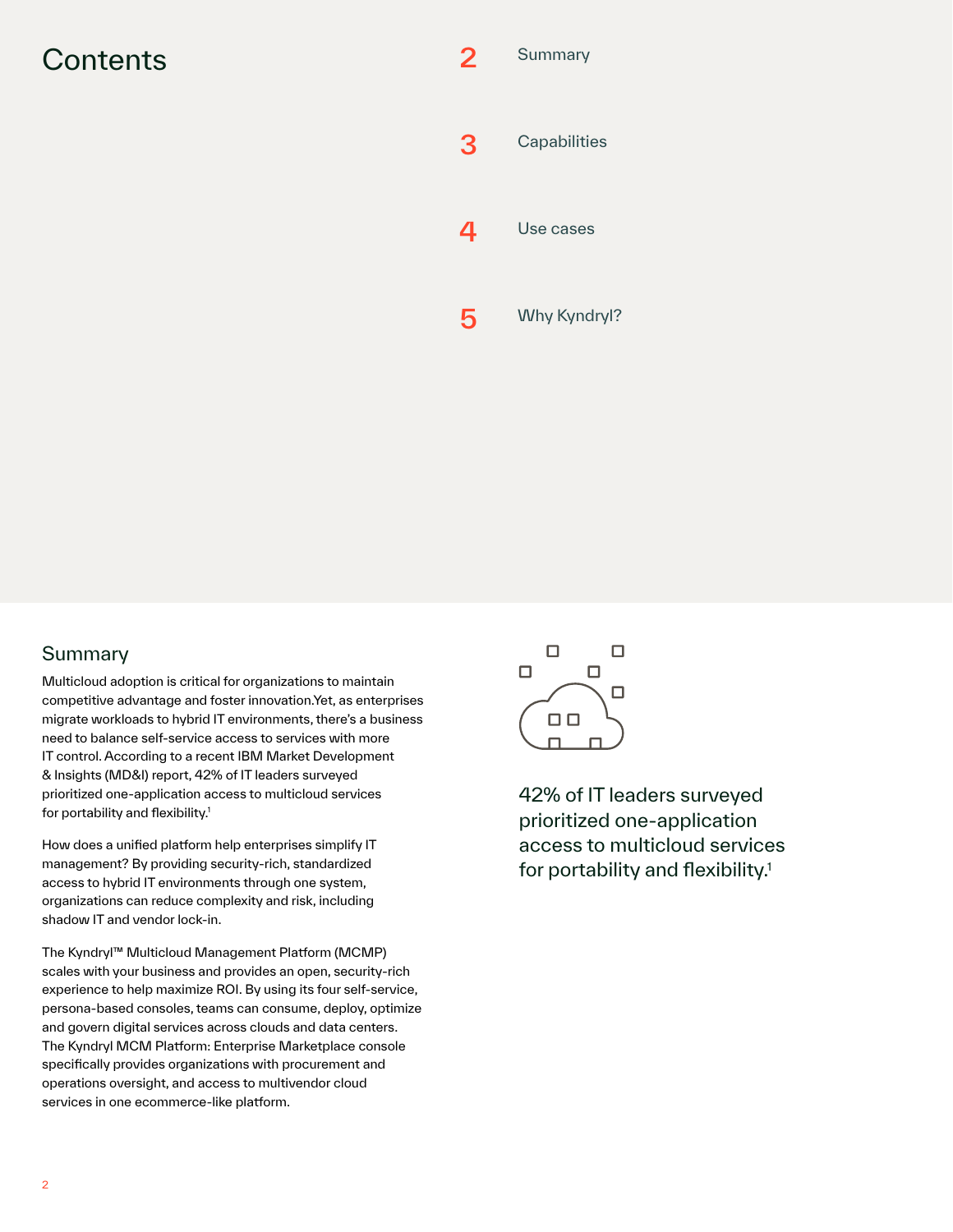### **Key benefts**

- Use the self-service capability to browse a comprehensive catalog, order and fulfll services across cloud and traditional IT providers.
- Control which services employees see based on their roles and access requirements.
- Facilitate budget compliance through a built-in technical and fnancial approval workfow and confguration management database integration.
- Control changes to assets through automated change management procedures as defned in IT service management (ITSM).

### **Capabilities**

 a persona-based, self-service console, which Employees access standardized tools through can be customized.

### **Governance controls**

- Built-in fnancial and technical approval workfows
- Approver feedback visible to requesters
- Cloud spend to track orders against the budget

### **Self-service experience**

- Cloud services and pricing comparisons
- Fast order placement, tracking and fulfllment
- Bill of materials and cost estimate details
- Change management procedures defned in ITSM tools like ServiceNow to control asset changes
- Asset inventory management, using the MCMP platform, and ITSM confguration management database

#### **Enterprise Marketplace application**

application that allows teams to configure, buy, deploy At the core of the console, is the Enterprise Marketplace and access curated cloud services from multiple cloud vendors, such as Amazon Web Services (AWS), Microsof Azure, Google Cloud Platform, IBM Cloud® and VMware.

#### **Enterprise Marketplace capabilities**

- Aggregation of leading applications and dynamic pricing from multiple cloud providers
- ServiceNow integration with Information Technology Infrastructure Library (ITIL) processes
- Self-service Day 2 actions on provisioned resources
- Quick access to preapproved APIs and services for ordering
- A catalog of services and confgurations, and controlled visibility using personalization policies
- Templates to create organizational blueprints for multicloud services



 59% of IT leaders say that ensuring security and compliance across IT environments is a primary challenge.1

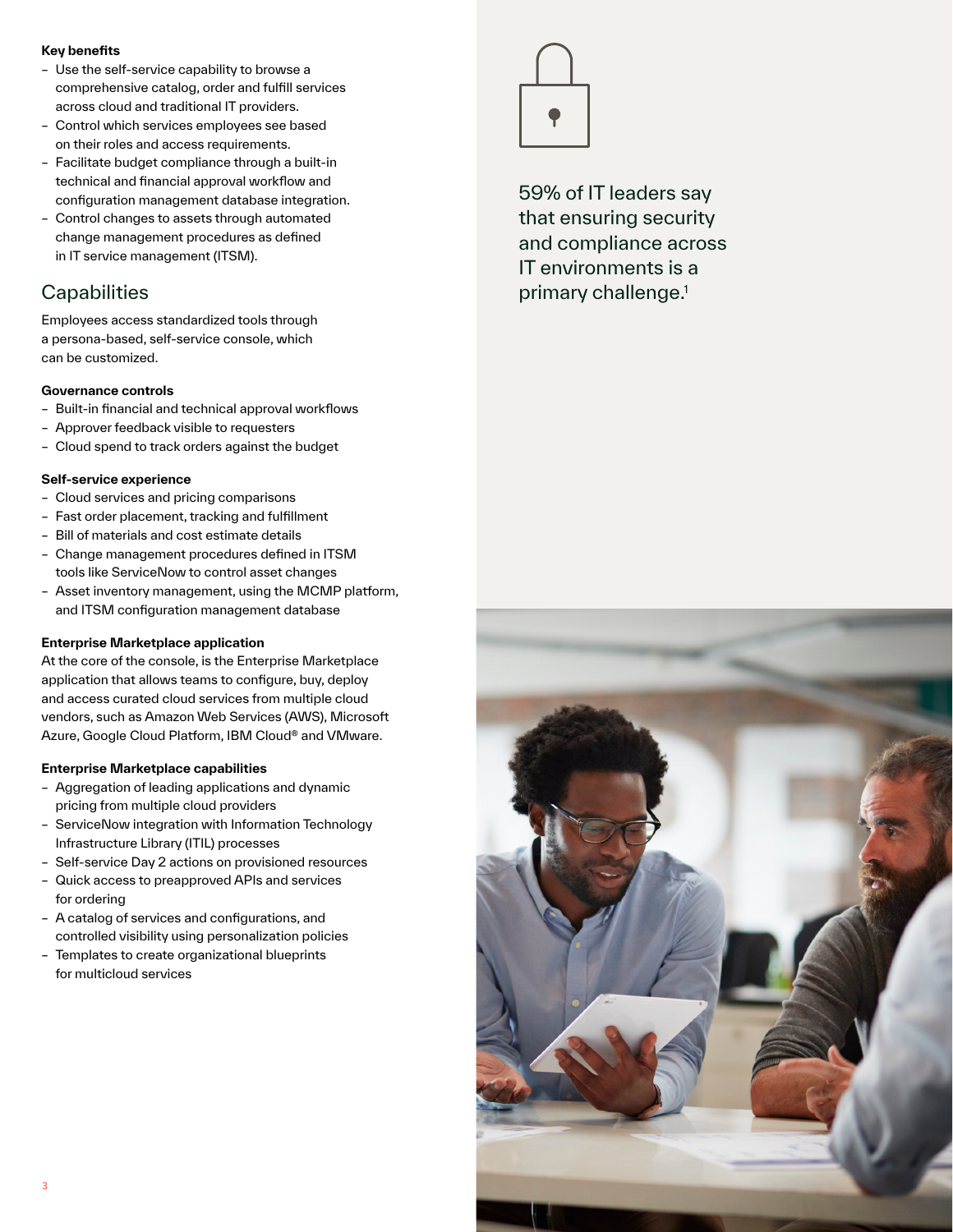### $\bigcap$

### Reduce security risks

**Problem:** Business units use diferent tools, which leads to shadow IT.

**Solution:** Clients add preapproved services to the console to provide quick access to teams through integration with the cloud automation manager, which provides service composition.

and connect them to service impacts. The high-priority and connect them to service impacts. The high-priority<br>issues are immediately evident and traceable. The asset **Business beneft:** Operations teams can correlate incidents view of the estate is aggregated into one system of reference.



### Enhance cloud spend visibility

 across clouds, which infates costs. **Problem:** Financial approvers don't have visibility

**Solution:** A single interface gives approvers the ability to track orders against budgets and add catalog personalization policies.

**Business beneft:** Leaders have a holistic view of cloud spend for planning.



### Streamline employee experience

**Problem:** Employees expect a storefrontlike experience.

**Solution:** Preapproved workflows, automated provisioning and add-on managed services empower employees to add services from one application to all clouds.

**Business beneft:** A streamlined experience supports ongoing innovation and compliance.



### Decrease complexity of tools

 of using multiple tools. **Problem:** Operations are hindered by the complexity

**Solution:** Staff can initiate self-service, Day 2 actions on provisioned resources.

**Business beneft:** Operations teams can achieve quicker Day 2 outcomes.